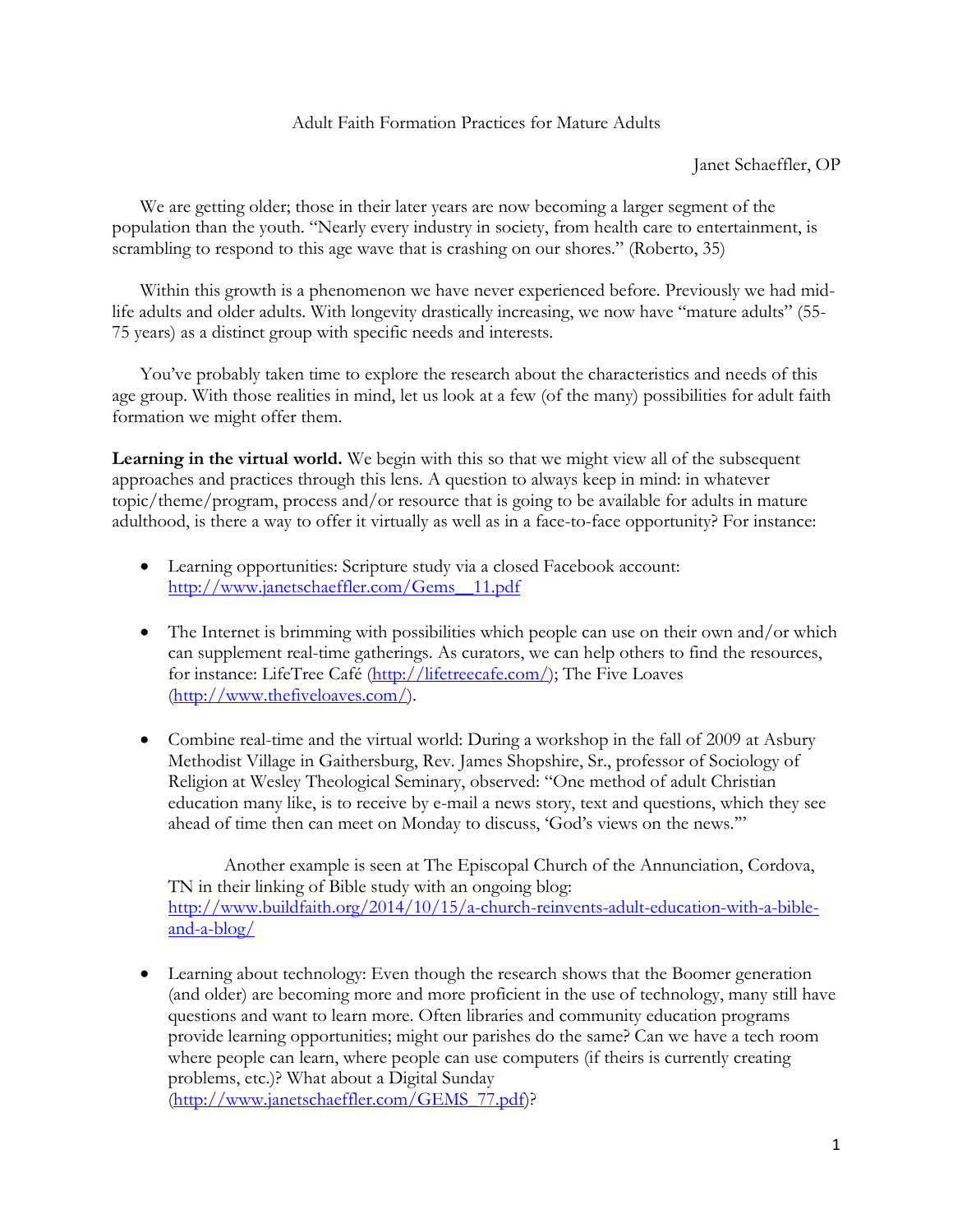- Partnering with Existing Programs. Much of the online opportunities that we can provide involve linking to resources already created. (This is also easy to do with face-to-face opportunities. Our surrounding community services, educational institutions, cultural opportunities provide much that we can link to and/or partner with.) Of course, the online opportunities abound:
	- The Open University on iTunes U:<http://www.open.edu/itunes/>
	- C21 Online:<http://www.bc.edu/schools/stm/c21online/courses.html>
	- Virtual Learning Community for Faith Formation:<https://vlc.udayton.edu/>
	- STEP:<https://step.nd.edu/about/>

**Conversation**. The pervading approach in all adult faith formation is the necessity for active participation of each and every person through ongoing and spirited conversation. "Adults grow in their faith best when they have the opportunity to engage in conversation with other adults about things that matter." (Regan, 71)

Regan explains how and why "sustained, engaged and critical" conversations are an "important dynamic in enhancing a faith that is living, explicit, and fruitful:

- enhances our ability to express our faith
- gives us the opportunity to come to clarity about what we think and believe
- provides a context for seeing connection between faith and life
- strengthens our faith as we hear about the faith of others" (Regan, 72-73)

In a recent discussion on LinkedIn, within the Adult Faith Formation Professionals group, I asked: "Some of you have mentioned that some people (especially older learners) prefer lecture. Knowing what we know about adult learning (e.g. people learn better and remember more if they are engaged), are there things that you do to supplement "lecturing?" One gentleman responded, "My past experience regarding mature adults' preferred way of learning was to sit and listen has changed. For the past seven years in my present parish, most attempts at 'teaching' were not well received; maybe us older folks are beginning to realize that we can learn more from each other . . . Go figure!"

Our task is to create learning environments that invite mature adults to participate in transformative learning that leads to deepened faithful living. This involves open and dialogical experiences where deep listening, on-going reflection and mutual respect are practiced. Being free to raise hard questions and to explore "what if" possibilities can help mature adults grow in faith and in discipleship that offers compassion and works for justice.

No matter what the gathering or occasion – whether face-to-face or virtual – opportunities for conversation are crucial.

**Book clubs**. Even though many today garner a great deal of information through the internet and the media, there exists a core desire among many (especially the maturing adult) to feed a longing of mind and spirit that can't be satisfied by technology. For many this need is met through what the younger generations call the "antiquity" of the written word, namely books.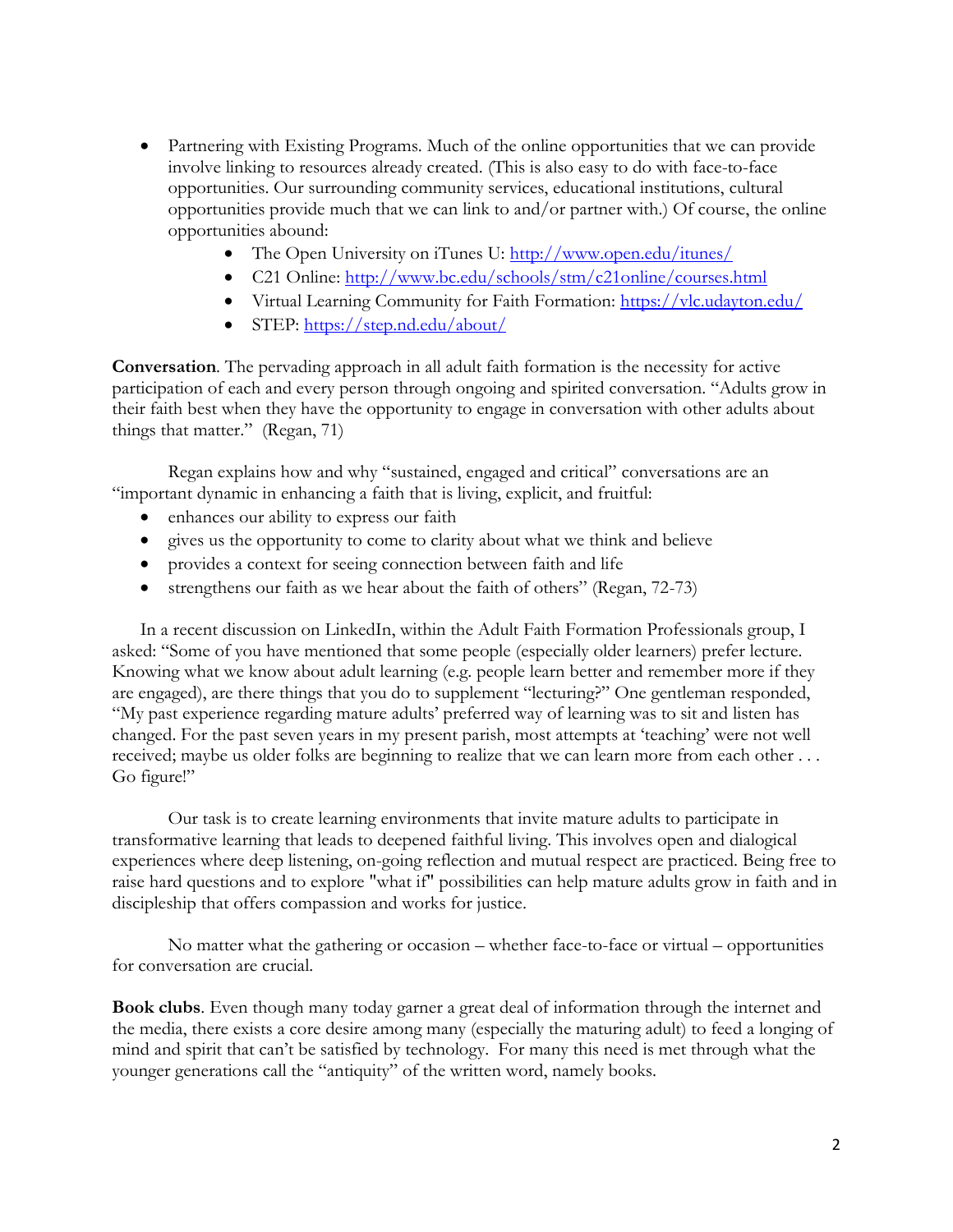Book clubs, of course, run the gamut, encompassing all types of books. Some devote themselves to one kind, one theme, but many are eclectic. In a September 2001 article in *U.S. Catholic*, Patrick White, professor of English at St. Mary's College in Notre Dame, Indiana, commented, "You can't get people together to talk about literature in a serious way over time without touching on spiritual matters." He adds, "Let's face it, no one is going to say to each other, 'Hey, let's get together….and promise that we'll grow together as spiritual beings.' It's too terrifying. So we say, 'Do you want to get together and read some books? Oh yeah…. And it will also be fun and interesting.'"

Book clubs can happen face-to-face (at churches, homes, coffee shops, etc.) or virtually. The diverse timing and formats of book clubs lend themselves to the schedules and life situations of the maturing adult. Wanting to be involved in the parish but unable to do something at night, a 74-year old woman began a daytime book club at St. Regis Church, Bloomfield Hills, MI, inviting all parishioners. At another church, a woman, realizing that many mid-50 – mid-70s adults are caring for aging parents, making time away from home a challenge, began an online book club.

See also [http://www.janetschaeffler.com/Gems\\_\\_14.pdf](http://www.janetschaeffler.com/Gems__14.pdf) for a unique process of inviting and gathering adults for a parish book study.

**Support groups**. Support groups – of various kinds – can be a powerful opportunity for the ongoing formation which maturing adults are often craving, support for the day-to-day, real life challenges and events.

Support groups come in a variety of formats, including in person, on the Internet or by telephone. They may be led by professional facilitators or by group members. Just a few of the many life issues which support groups – for those in their mid-50s – mid-70s - may be centered on:

- married life
- empty nest syndrome
- young adults returning home
- divorce and separation
- death of a spouse
- death of a child
- depression
- living with cancer or other diseases
- addictions
- family members in the military
- grandparents raising children
- caregivers
- adults of aging parents

#### **Gift discovery.**

God calls each of us to be who we are, who we uniquely are created to be, with our gifts and strengths. More and more parishes are seeing this as one of the goals of adult faith formation: to encourage and support each person – in the maturing and deepening of their strengths and gifts as they grow to be who God created them to be.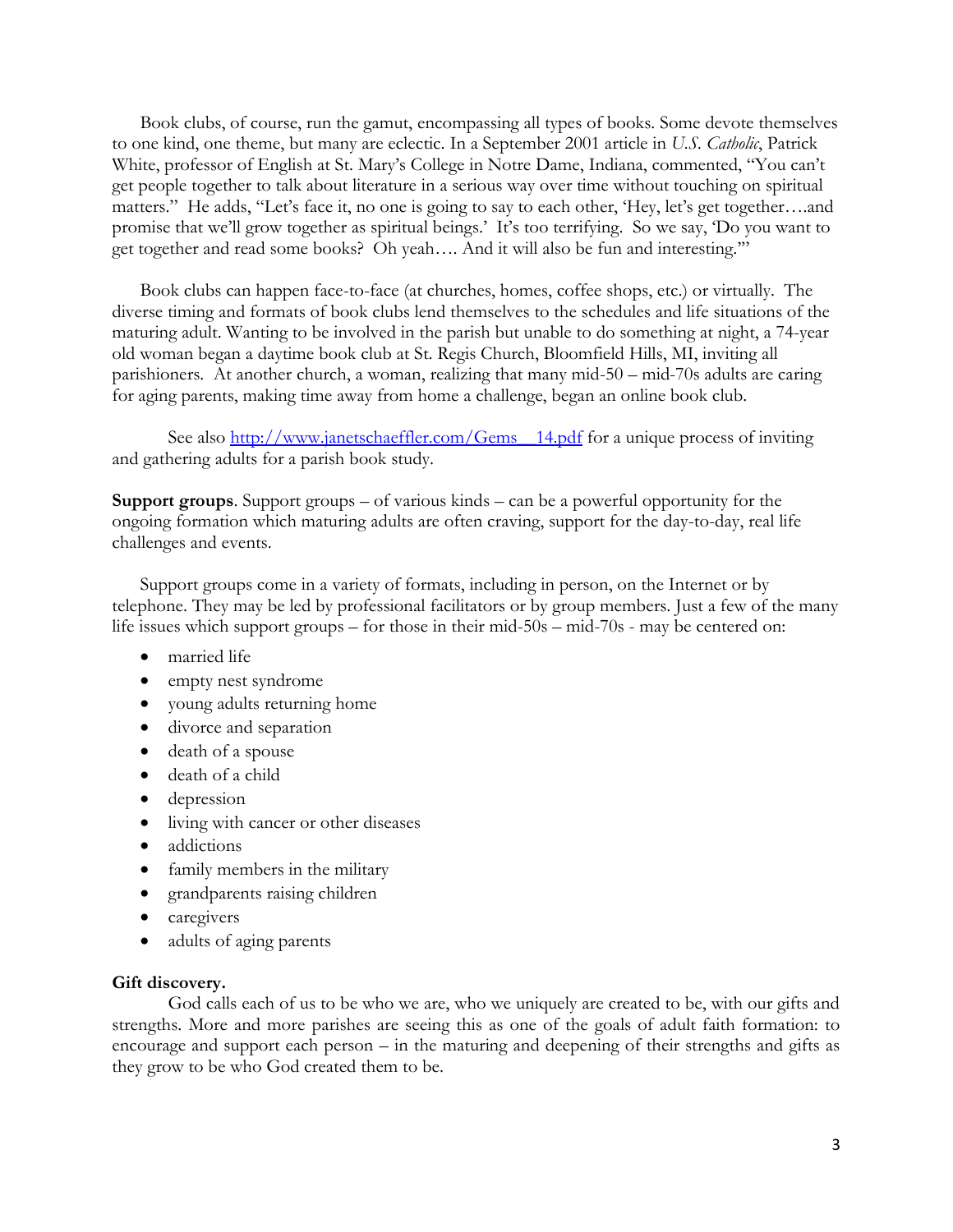As adults in their mid-50 – mid-70s discover new journeys in life, the uniqueness of their gifts and strengths can be a crucial support for the new ventures. The helpful reality is that many parishes are not simply providing tools for people to discover their strengths, but continuing to walk with them as they understand more deeply, using them in many areas of their lives and directing them toward new adventures. See "Empowering the Living of Gifts" at http://www.janetschaeffler.com/GEMS 19.pdf for several ideas.

## **Programming for communities of like interest.**

Henry Ford invented the famous assembly line that is credited with putting Detroit, and the world, in the "Mass Production" business. When he introduced the Model T, the marketing message was essentially, "You can have any color you want as long as it is black." Donald Tapscott, the author of several books on today's digital world, uses a different term to describe what drives business today: "Mass Customization." In effect, "you can have whatever you want customized to your wishes."

What does this mean for adult faith formation? We can no longer approach adult faith formation with a "one-size-fits-all" mentality. "…adults will be interested in (and need) different aspects of the religious according to their personal faith development and expression. An approach of 'corned beef and hash for everyone' (which is tantamount to 'We don't care what you need, this is what you get because this is what we've got') and programs based simply on what the religious educator or pastor wants to teach are too capricious." (McKenzie and Horton, 120)

"Use lifestyles, not age, as the determining factor for ministry. Chronological age is not important in ministry with persons at midlife and beyond. Rather, lifestyle issues are more important. For example, grandparenting concerns are not just for people who are retired. … the question becomes: 'what are the common concerns that all grandparents, of whatever age, may experience?" Create small groups around common interests, concerns, or careers." (Gentzler, 53)

Certainly, there are times when "mixed groups" are extremely important; we learn from the wisdom and experiences of each other (we'll look at that more closely just below). Yet, many parishes tell us that they have better responses to offerings when the opportunities are for specific groups, for communities of like interest.

- Scripture study programs for men, often at times convenient for their work schedules, seem to attract more men than a generic Scripture program.
- A program exploring various forms of prayer can be offered for couples, for those in grief, for baby boomers, for those just retiring, etc.
- Would specific groups in your parish be attracted to offerings, such as: Effective Grandparenting; Relating Effectively to your Adult Children; Balancing Love, Work and Life; The Loneliness of the Empty-Nest; Support Group for Adult Children of Aging Parents; Planning to Age Gracefully (and Have Fun Doing It)?

**Intergenerational Opportunities.** We just explored communities-of-like-interest. Since our reality is always both-and rather than either-or, intergenerationality is crucial in our ministry to all, especially those adults in their mid-50s – mid-70s.

"People who age well often have growing relationships with younger people and are involved in learning and growth opportunities." (Gentzler, 54)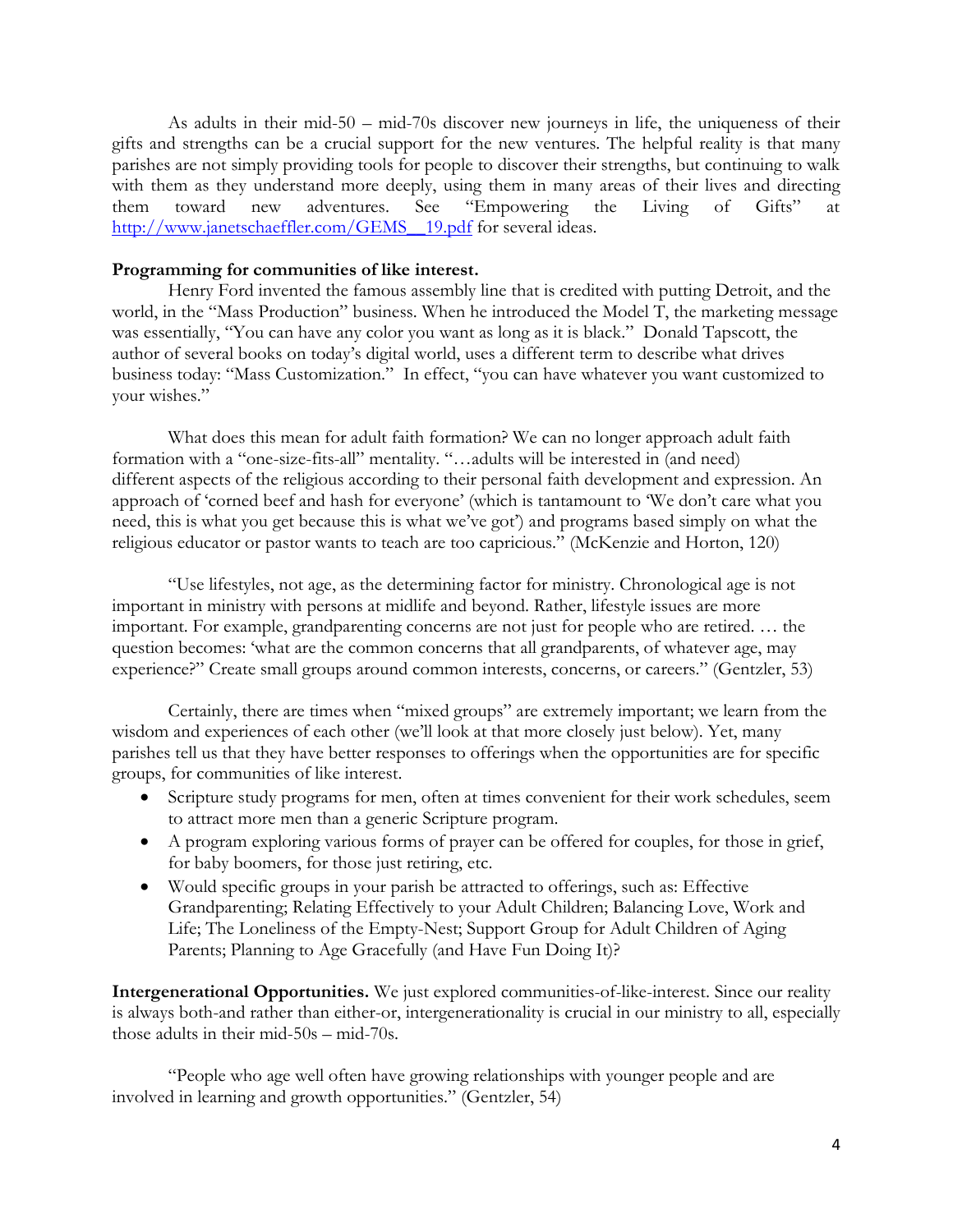During a workshop in the fall of 2009 at Asbury Methodist Village in Gaithersburg, Rev. Ramonia Lee, chaplain of the Interfaith Center at Leisure World, recounted that age-segregated ministries often do not appeal to Boomers; "…they will take advantage of every possible opportunity to mix with the generations," Lee said. "They want partnerships with other groups in the church and the community, including mission groups, choirs, coffee conversation groups, even confirmation classes with older members studying with the children."

Churches respond to intergenerationality in numerous ways: small groups, faith formation opportunities, prayer and worship, service and outreach. One example of bringing the generations together in service is exemplified at Grace Presbyterian Church, Houston, TX where they participate in Church Apartment Ministry [\(http://www.churchapartmentministry.org/apartment/home.php\)](http://www.churchapartmentministry.org/apartment/home.php), in which Grace Presbyterian maintains an apartment for families of patients coming for cancer treatment at the Texas Medical Center. The Encore 50+ Ministry coordinates this outreach; the young adults of the congregation do most of the cleaning and maintenance as well as helping the families move in. The older adults visit the families and patient, offering to bring them to church, and provide meals.

Another activity employed by many parishes for enjoyment as well as learning is movie afternoons or evenings. Some host these events only for adults, or only for teens, or only for children, but many bring all generations together. "Movies at the Parish," at http://www.janetschaeffler.com/GEMS 38.pdf provide a variety of ideas.

One way to connect with and build on intergenerational programming, especially in faith formation, is to shape all offerings of the parish – intergenerationally as well as with specific age groups - around one specific theme. If the year's theme is prayer – in addition to the intergenerational learning opportunities – events and offerings can continue that theme for those  $mid-50's - mid-70s$ :

- A day of reflection on prayer styles and methods for mature adulthood
- A trip to a retreat center
- Connections to websites of prayer for those in retirement, empty-nesters, etc.

For an illustration of how three different churches have incorporated the themed-approach, see [http://www.janetschaeffler.com/GEMS\\_\\_44.pdf.](http://www.janetschaeffler.com/GEMS__44.pdf)

**Personal and Communal Practices**. Many mid-50s – mid-70s grew up when their identity flowed from a life of spiritual practices. In recent years, more and more people have advocated for the return of spiritual practices, with an enlargement of the possibilities (e.g. hospitality, Sabbath moments, living gratefully, seasonal celebrations and rituals, service/justice, savoring beauty, nature, pilgrimages, forgiveness, suffering, art, mindfulness, journaling, simplicity, wonder, quiet). This return to spiritual practices especially appeals to maturing adults because there is a link to the past coupled with broader opportunities. Effective and valuable adult formation within our parishes would include not only a study/reflection on the meaning and understanding of each practice, but various occasions to experience and live the practices.

Some helpful resources:

• Huston, Paula. *A Season of Mystery: 10 Spiritual Practices for Embracing a Happier Second Half of Life.* Loyola Press, 2012.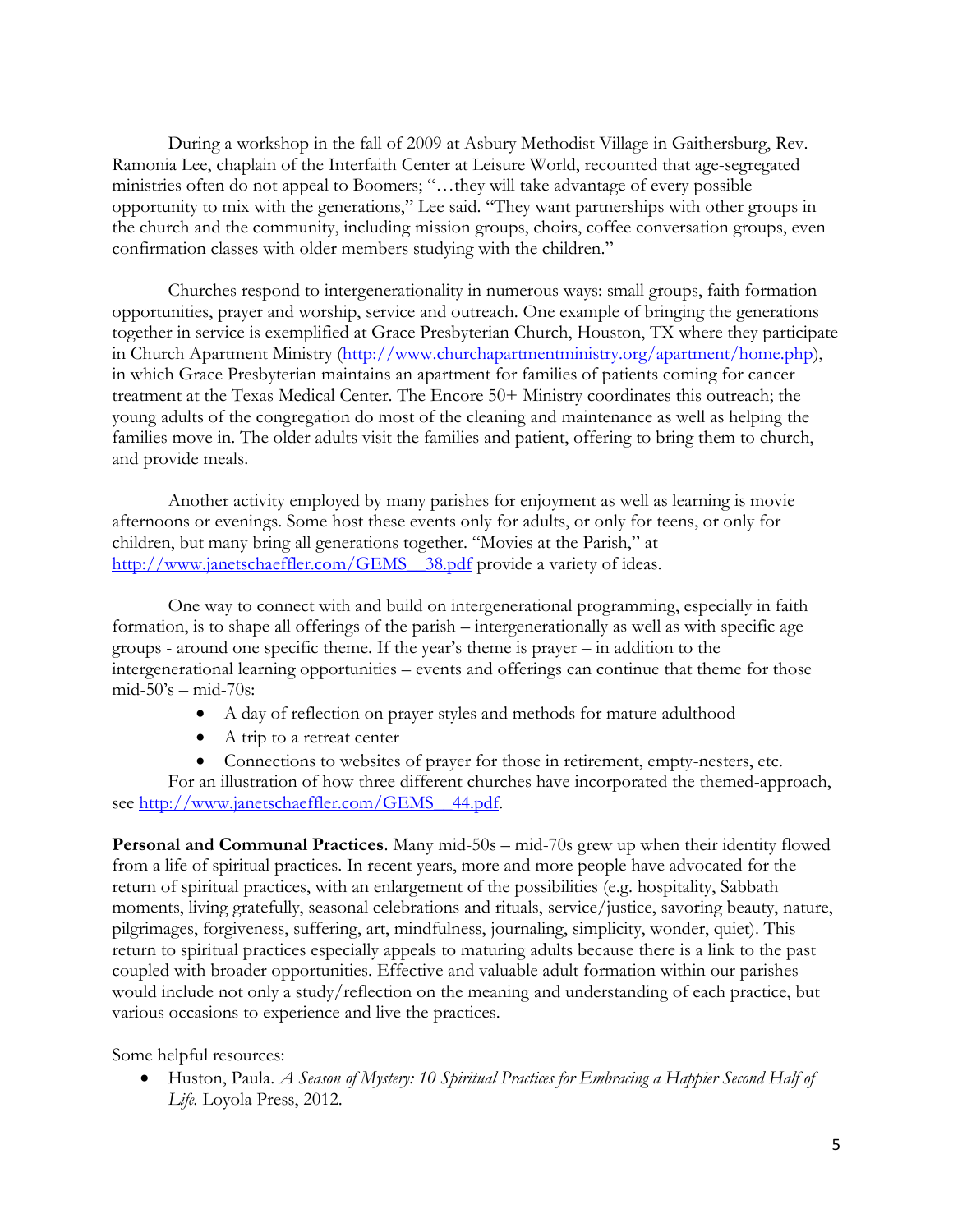- Jones, Tony. *The Sacred Way: Spiritual Practices for Everyday Life*. Zondervan, 2005.
- McLaren, Brian. *Finding Our Way Again: The Return of the Ancient Practices*. Thomas Nelson, 2010.
- Richmond, Lewis. *Aging as a Spiritual Practice: A Contemplative Guide to Growing Older and Wiser.* Gotham, 2012.
- Yamasaki, April. *Sacred Pauses: Spiritual Practices for Personal Renewal*. Herald Press, 2013.

## **Life Reviews.**

 Inviting and equipping people in mature adulthood to purposefully reflect on their lives is a constructive approach to cherish life, to deepen meaning, and to share legacies. Keeping in mind the varying learning styles and people's different preferences, there are numerous ways to invite people to participate in this: writing memoirs, previewing and assembling photo albums, taping memories and stories, expressing life moments and history through art, creating memory gardens, giving away mementos/distributing possessions to others, developing family histories or genealogies, making trips to family homes or pilgrimages to locations of family/spiritual significance and autobiographies or life histories. See [http://www.janetschaeffler.com/GEMS\\_77.pdf](http://www.janetschaeffler.com/GEMS_77.pdf) for the experience of one parish.

Incorporated into these life histories, adults in their maturing years might also be invited to reflect on their legacy. What are they passing on to the 7<sup>th</sup> generation (a Native American tradition)? A reflective time to think about the following questions, and perhaps write them down for their families, can be very affirming:

- o What are four of the spiritual gifts God has given you?
- o To whom would you like to give these gifts?
- o What are four of the talents God has given you?
- o To whom would you like to leave these talents?

### **Service.**

 Service is perhaps the most formative experience. Many experts challenge parishes to create compelling opportunities for service and outreach, for as a researcher at Peter Hart Associates commented: "For this generation of older Americans, volunteerism is about something much more substantial and real than taking up time in their day … it is about filling a need, their need to both make a difference and be involved." (Hart, 3)

"…not only do outreach program stimulate individuals, they motivate and galvanize your entire ministry around an identifiable purpose that is clearly visible. This needs to be seen as a vocation, not simply volunteer activities." (Johnson, 55)

The variety of opportunities for the mature adult planned and offered throughout parishes include service within the parish as well as outreach to the community and beyond: e.g. Meals-on-Wheels, providing transportation, mentoring programs, serving in homeless shelters and soup kitchens, coaches or companions to people in need, sharing their job skills and expertise with community projects and organizations, nursing home and home shut-in visitation, phone calls to shut-ins, choir concerts, choirs for funerals, lunches for Habitat for Humanity, and home repair for single moms and widows.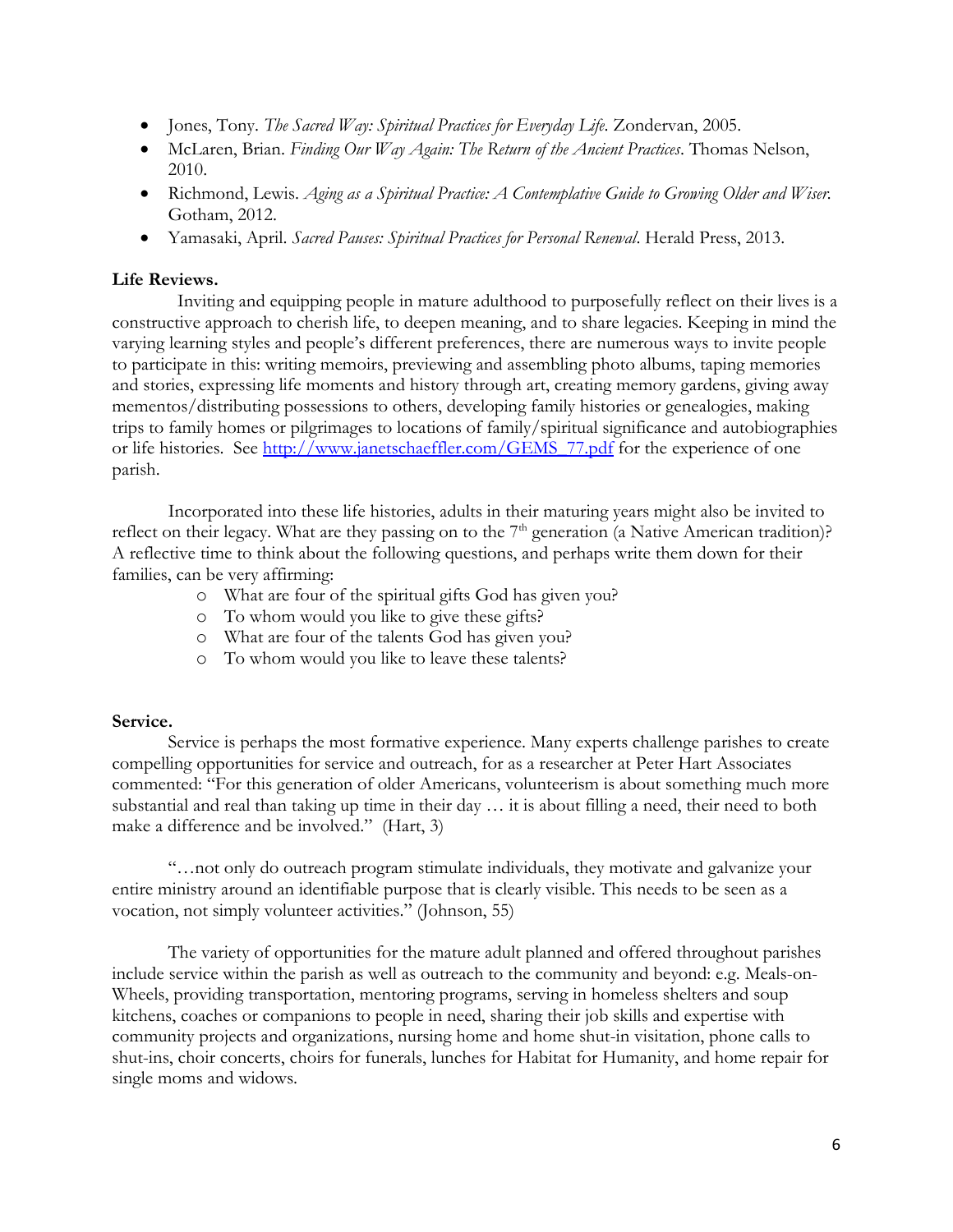A comprehensive program for four groups of older adults is planned at Ascension Lutheran Church, Thousand Oaks, CA: active seniors; transitional seniors; frail seniors; and caregivers. A view of the possibilities for service are: Stephen Ministry, teaching in the Sunday School program and/or VBS, prayer buddies, prayer shawl ministry, SAM's Tram, Telecare, videotaping faith stories, Project Response, and their Peru mission.<http://www.alcto.org/pdfs/SAMChartJuly2012.pdf>

As parishes plan for service and outreach opportunities for their 55+, they also are cognizant of the reality that an ideal adult faith formation process is to invite/help people to reflection *after* the service: e.g.:

- Has my worldview changed?
- How did I encounter Jesus?
- What happened to me because of this service?
- How will my life be different because I participated in this opportunity?

As we conclude, remembering the reality that everything is formative, McIntosh's recommendations challenge us in a vivid way:

- 1. "Build a ministry for Boomers that is **adventurous**. Rather than mall walking, consider hiking in the mountains, cross-country skiing, or snowshoeing. Remember: Boomers have always seen themselves as a youthful generation, and they still do!
- 2. Build a ministry for Boomers that is **fun**. Rather than potluck luncheons, consider catered parties, fishing trips, paint ball competitions, and team-building camps. Remember: Boomers are not looking for a seniors' ministry; they are seeking an older youth ministry.
- 3. Build a ministry for Boomers that is **significant**. Rather than being served, consider serving others by building a home for Habitat for Humanity, assisting missionaries, helping out-ofwork people to find a job, or tutoring children. Remember: Boomers desire to make a difference in the world by taking on great causes.
- 4. Build a ministry for Boomers that is **educationa**l. Along with Bible studies, consider CPR, basic first aid, personal health, managing finances, and public speaking classes. Remember: Boomers are an educated generation, and they wish to continue learning to the end of their days.
- 5. Building a ministry for Boomers that is **spiritual**. Rather than offering simplistic formulas, consider prayer walks in the neighborhood, intercession teams, and a variety of small group sharing. Remember: Boomers are a mosaic of sub-groups, and it will take a multidimensional approach to spiritual formation to reach them." (McIntosh, 300-303)

*Janet Schaeffler OP is a nationally recognized speaker and author on adult faith formation. For the Future of Adult Faith Formation Symposium 2015 [\(http://www.lifelongfaith.com/2015-adult-faith-formation](http://www.lifelongfaith.com/2015-adult-faith-formation-symposium.html)[symposium.html\)](http://www.lifelongfaith.com/2015-adult-faith-formation-symposium.html) sponsored by Lifelong Faith, she served as resource person and workshop presenter on mature adult faith. She is a contributing author to The Seasons of Adult Faith Formation edited by John Roberto and published in 2015 by LifeLong Faith Associates. This article is the fourth in a five-part series on the seasons of adult faith concluding with an article on the season of older adult faith available February 2018 on the website of the National*